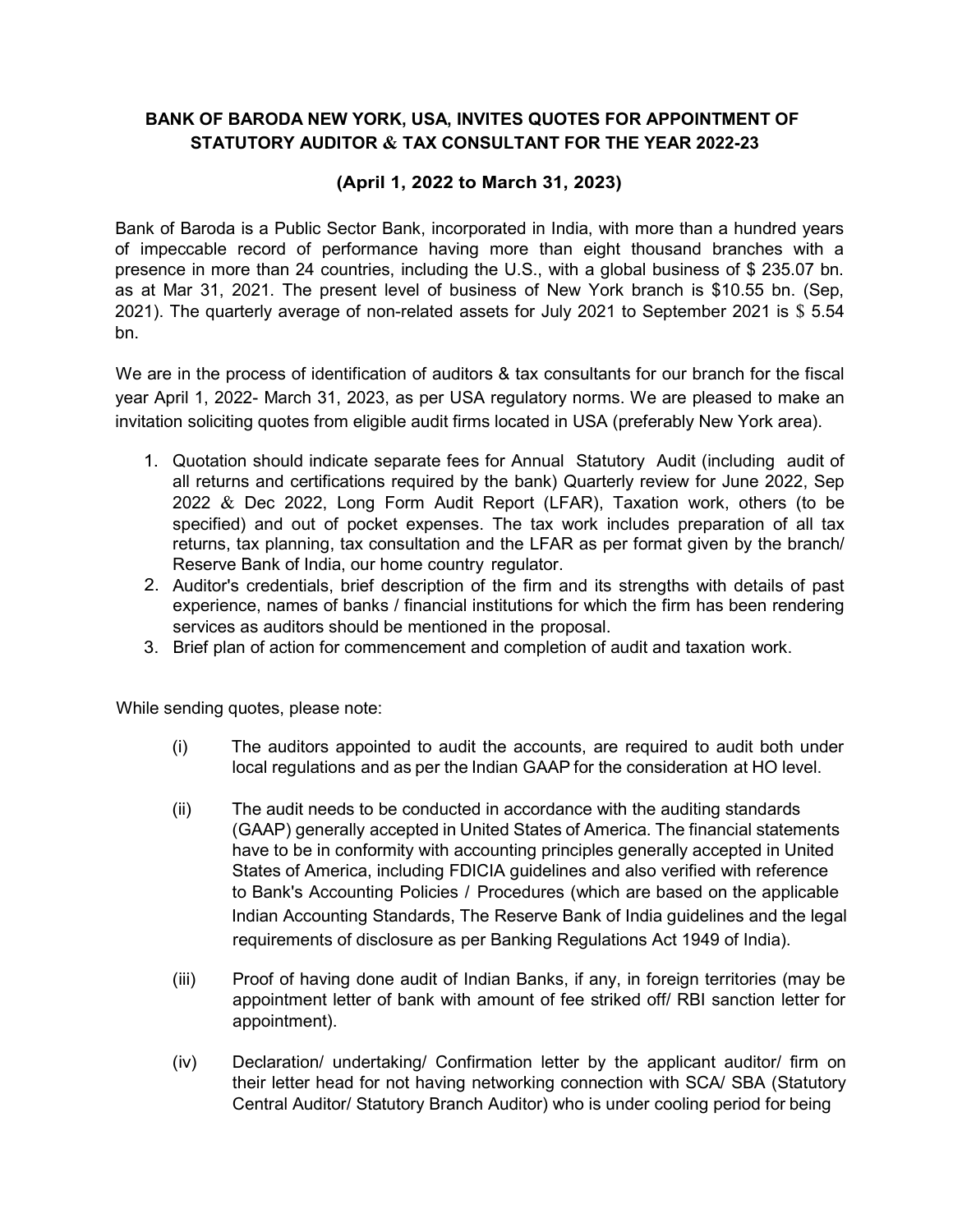appointed as SCA/SBA with Bank of Baroda. If found later, it will be treated as disqualification.

- (v) Declaration/ Undertaking by proposed firm/ auditor that they should be approved auditor by local regulator and they should not be in cooling period as per the local regulations for being appointed at Bank of Baroda as SCA.
- (vi) Audit report/ review report for host country should be as per the format given by the Central Statutory Auditors (Draft format attached) which will include the statement that the audit was performed as per the guidelines stated in the Indian GAAP; Asset classification is done as per RBI norms on IRAC etc.
- (vii) LFAR have to be furnished strictly as per the format prescribed by our Corporate office/ RBI and no deviation/ deletion of any nature will be accepted. The final format of LFAR which may include additional requirement will be provided once it is received from Home country Regulator (RBI).
- (viii) Auditor will provide SA600 statement in prescribed format given by Central Statutory Auditor.
- (ix) Audit should be completed within prescribed time fixed by the Bank.
- (x) The quotation should clearly indicated fees for annual audit as per Indian GAAP, annual audit as per local laws, quarterly review, LFAR, Taxation work, FDICIA work, out of pocket expenses. No additional/ separate fee will be payable for submission of any report/ information/ certificate regarding the audit work or for any additional certification/ Audit to comply any regulatory requirement.
- (xi) Appointment of Statutory Auditor is subject to approval of both home and host country Regulator.
- (xii) The audit should be conducted to confirm that the guidelines of Reserve bank of India as applicable, is followed.
- (xiii) The audit firm which has completed -4- consecutive annual tenures as Auditors of the territory shall not be eligible for re-appointment for a 5th consecutive term, unless required for a period of more than 4 years by local Regulator.
- (xiv) The firm should have sound reputation and there should be no adverse remark against the firm with respective local bank Regulator/ auditor regulator/ Statutory authorities. A suitable undertaking or certificate or declaration should be submitted by the Audit firms to this effect.
- (xv) The firm should have sufficient number of CPAs, qualified Assistants and support staff to ensure that the Audit work is conducted smoothly and within the timelines stipulated by the Bank.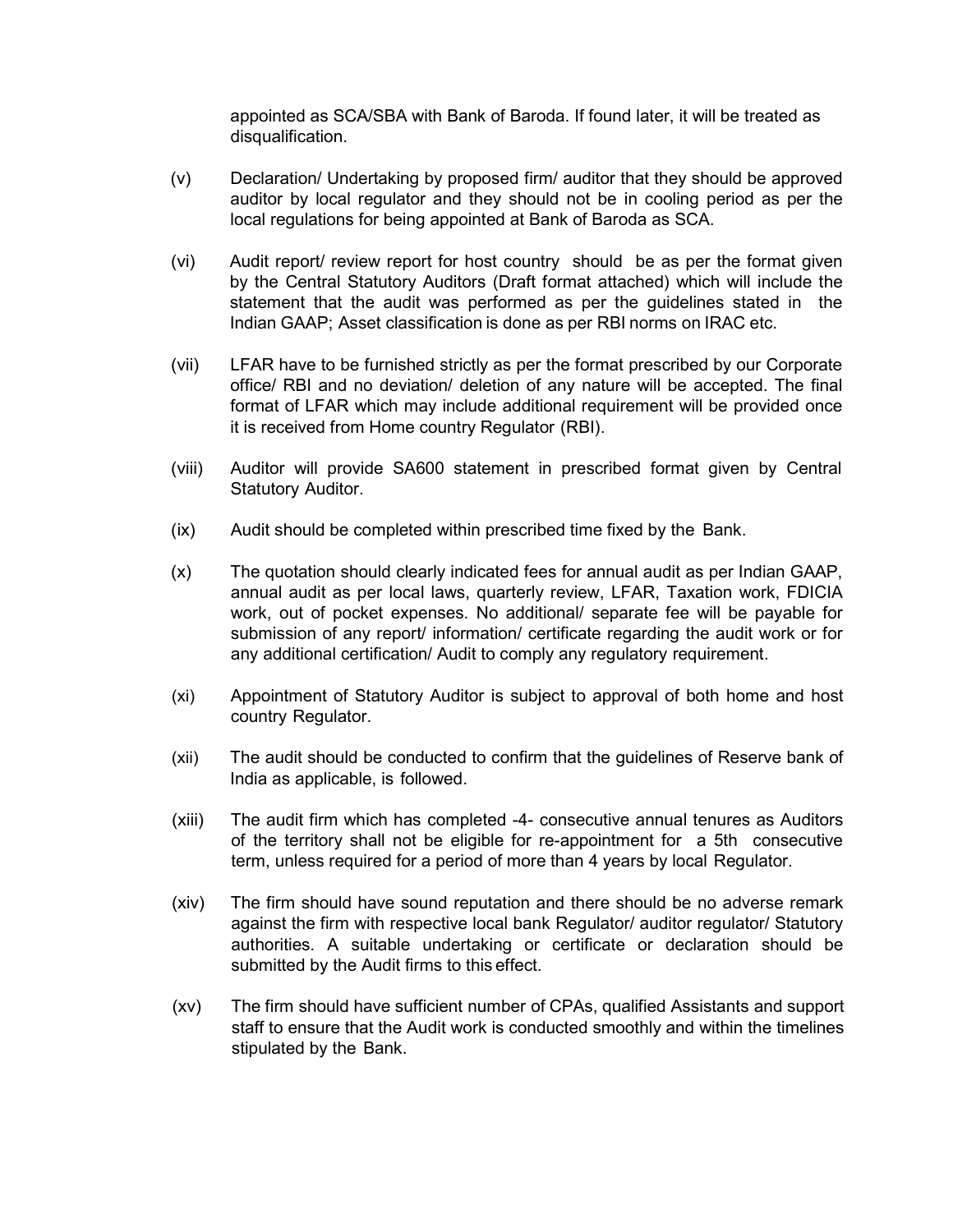- (xvi) The audit firm shall not enter into any sub contract for conduct of the audit work.
- (xvii) In case any statutory license/ approval is required to conduct Bank's audit in the territory, the firm should have the necessary approvals and should produce on requirement.
- (xviii) Firm shall provide profile of the firm/ partners elaborating credentials, past experience, name of Banks, and other institutions where Audit work is carried out. It will also provide copy of trade license or commercial registration.
- (xix) The audit work will include certification/ audit of all prescribed statements/ returns including those required for compliance under BASEL-II as per the RBI.
- (xx) This is only an invitation to make an offer.
- (xxi) The applying firm should have a local office in Newyork.
- (xxii) The bank may reject any or all offers without any reason.
- (xxiii) Taxation work includes tax planning, consultation as required from time to time, and preparation of all Federal, New York State And New York City tax returns and estimations viz:
	- US Income Tax Return of a Foreign Corporation (Form 1120F)
	- Information Return of a Foreign Owned Corporation (Form 5472) New York State Tax Return for Banking Corporations (Form CT-32)
	- New York State Banking Corporation MTA Surcharge Return (Form CT-32M)
	- New York City Tax Return for Banking Corporations (Form NYC 1)
	- Quarterly estimated tax payments (first, second, third  $\&$  fourth quarters for the year ending March 31, 2023 i.e, 2022-2023.
	- Quarterly Commercial rent tax return, as applicable.
	- Sales and Use Tax returns, as applicable.
	- Any other tax returns, as applicable to the bank
	- Tax Audit under the Income Tax Act, 1961 of India.
	- Form 1099 Misc IRS returns.
	- Returns form 1042 S and FATCA Returns

Quotes may be submitted latest by 3rd December, 2021 in two separate envelopes marked with technical bid and financial bid. At the specific date, initially only the technical bid will be opened and only for those bidders, which are found eligible based on their technical bid, the financial bid will be opened. Kindly submit the financial and technical bids at the following address.